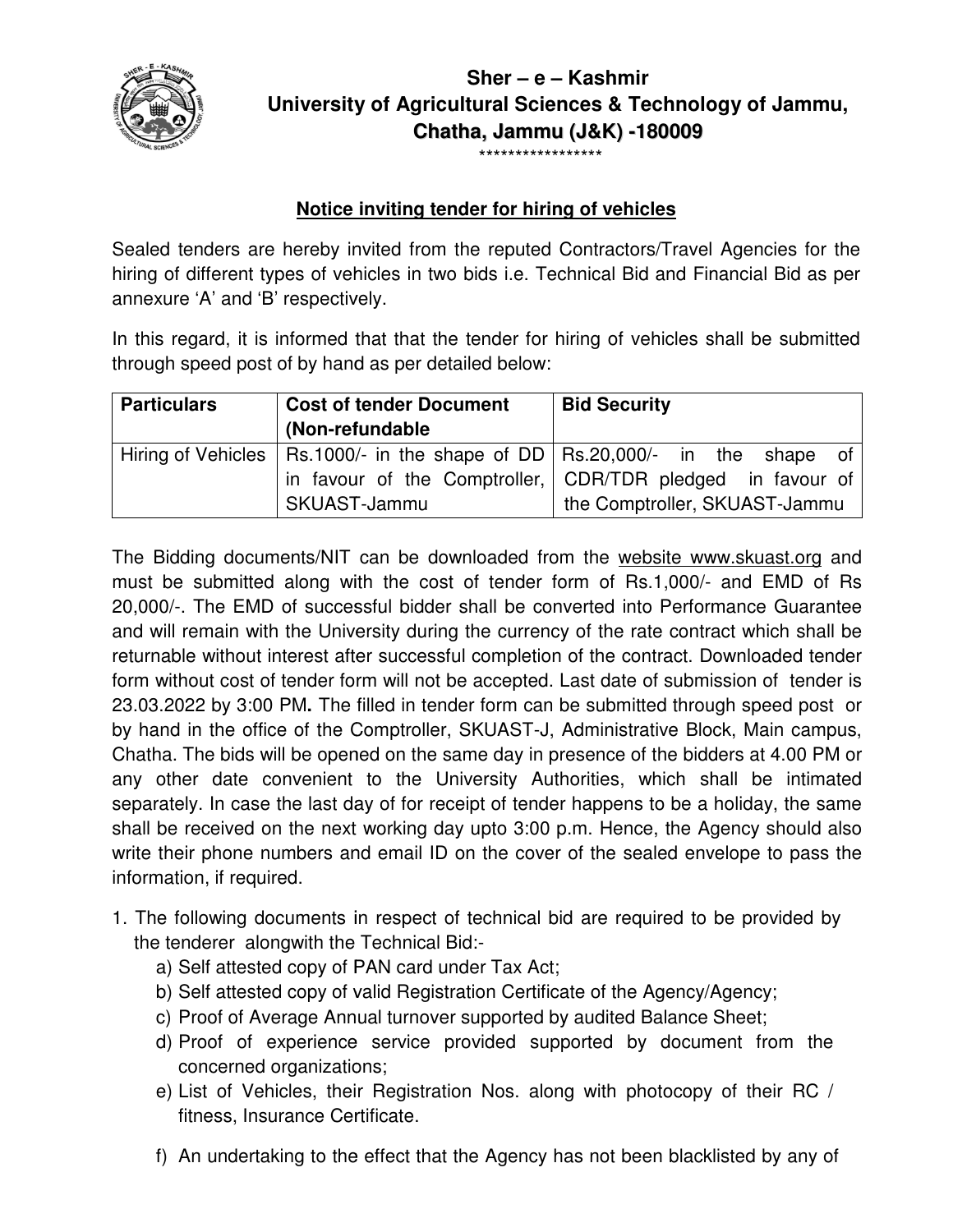the Department / Organizations of the Government of J&K.

- 2. The University reserves the right to reject All or any tender in whole, or in part, without assigning any reason thereof.
- 3. The Agency should have its office / authorized service provider / representative within Municipal limit of Jammu / Chatha locality to provide service and to furnish the addresses of service centre with telephone number along with technical bid. The Agency not having authorized office / service centre at Jammu / Chatha locality will not be considered.
- 4. All entries in the tender form should be legible and filled clearly. Any overwriting or cutting which is unavoidable shall be signed by the authorized signatory. The bid shall be valid for 90 (ninety) days from the date of opening.

### **Terms and conditions**

- **i.** The rates may be quoted inclusive of all taxes for Diesel / Petrol run vehicles only in the Financial Bid as per Annexure-II. The University will not pay any overtime, driver's bhatta etc over the approved rates.
- **ii.** The vehicles must be registered in the State of Jammu and Kashmir. The vehicle shall be properly insured and should carry necessary fitness certificate from concerned authority -including pollution certificate.
- **iii.** The driver should have mobile phone connectivity at his own expenses and have a valid driving License. The agency shall provide name and address of the driver along with driving license number of the driver and copy thereof while submitted offer.
- **iv.** The distance from garage will not be counted for daily mileage. It will be calculated from the University i.e. SKUAST-J, Main Campus, Chatha, Jammu.
- **v.** The vehicles (bus & car) should not be more than Five years old.
- **vi.** The Contract can be terminated at any time with the prior notice of one month by the SKUAST-J without assigning any reason.
- **vii.** The SKUAST-J will not be responsible for any penalty imposed by the Traffic Authorities, loss, damage or any accident of vehicle or for the injury to driver or to any other third party other than University employee. The loss or damage of legal expenses on this account shall borne by the Agency.
- **viii.** There is no guarantee of hiring of any specific number of vehicles. The Agency shall have to provide as many vehicles as may be required by the SKUAST of Jammu from time to time. The daily basis vehicles will be demanded as and when required. The requirement may increase or decrease.
- **ix.** The agency shall bear all costs on account of fuel, oil, spares, comprehensive insurance and repairs & maintenance, washing etc., of the vehicles. The salary and other charges of the driver shall also be borne by the agency.
- **x.** The agency should abide by rules laid down by any authority relevant to deployment of vehicles. The agency shall provide statutory benefits to the drivers as may be applicable and SKUAST-J shall not bear any expenses / responsibility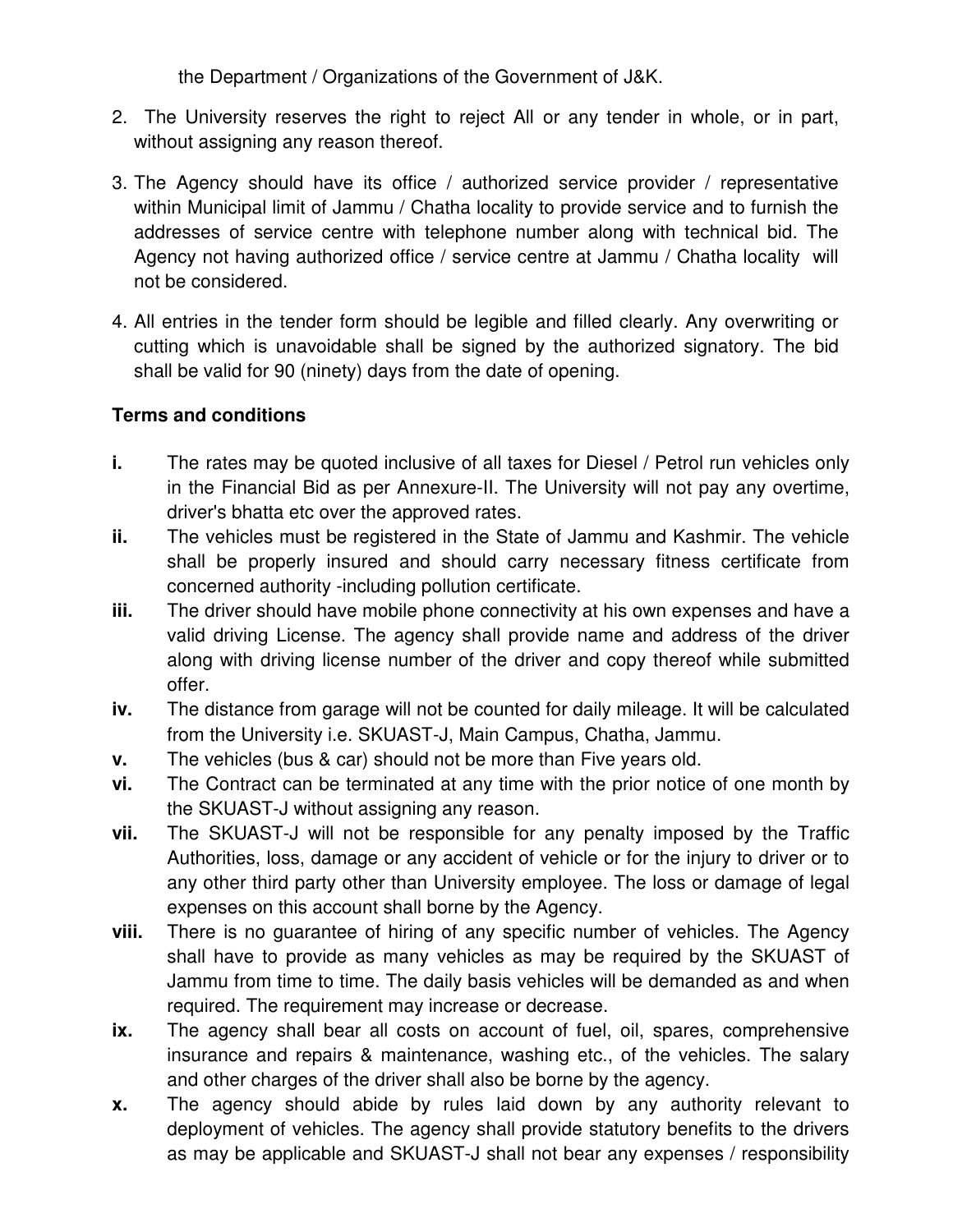on this account, whatsoever. The Agency will be required to pay the wages to the Driver as per the Minimum wages fixed by the UT of J&K.

- **xi.** In case of any breakdown of vehicle on duty, the agency shall within the shortest possible time make arrangement for providing another vehicle in such a case, the mileage from garage to the point of breakdown would not be paid.
- **xii.** Vehicle shall be made available on all days including Saturday, Sunday and holidays as and when required, even on short notice.
- **xiii.** The successful Agency on award of Contact should execute as agreement on Non Judicial stamp paper of Rs 100/- with the SKUAST-J within 15 days. The terms and Conditions of the NIT shall form part of the agreement
- **xiv.** The Bid Security will be forfeited in the following events:
	- a) If at any stage, any of the information / declaration given by the bidder found false.
	- b) If a bidder withdraws his bid during the period of validity specified in the terms and conditions of the tender.
- **xv.** The University shall deduct taxes at source as applicable under rules.
- **xv.** In case of not fulfilling any of the terms and conditions the University will be free to cancel the contract or levy penalty.
- **xvi.** The offer received after due date and time shall not be considered.
- **xvii.** In case the Agency fails to provide the required vehicle as per terms and conditions, the University reserves the right to terminate the contract and blacklist the Agency.
- **xviii.** The University does not pledge himself to accept the lowest quoted or any tender and reserve the right to accept the whole or any part of the tender or portion of the quantity offered and bidders shall supply the same and will execute the work at the rate quoted by them.
- **xix.** The conditional tender, unfilled / unsigned bids, without required documents, EMI) and cost of tender form (if downloaded form is used) shall not be accepted and on such bids any query / intimation will not be entertained. Tender containing false / misleading documents / information will be rejected and may also be liable for consequences for submitting false information. The tender documents are not transferable.
- **xx.** The committee may consider any bid, if feels that inadvertently certain required documents are not enclosed by the Agency and the Agency promises that the required documents obtained before the closing date of the tender will be furnished within stipulated time. The decision of the committee will be final in this regards.
- **xxi.** The filled in tender form without requisite security bid / EMD and cost of fender form (if the downloaded tender form is used) will not be considered. Both the DD are to be drawn separately favouring **"Comptroller, SKUAST-J"** payable at Jammu. The security bid of unsuccessful bidders will be released without interest after finalization of the tender. The security bid of the successful bidder will be converted into security deposit and will be released without interest after successful completion of contract period / after submission of bank guarantee.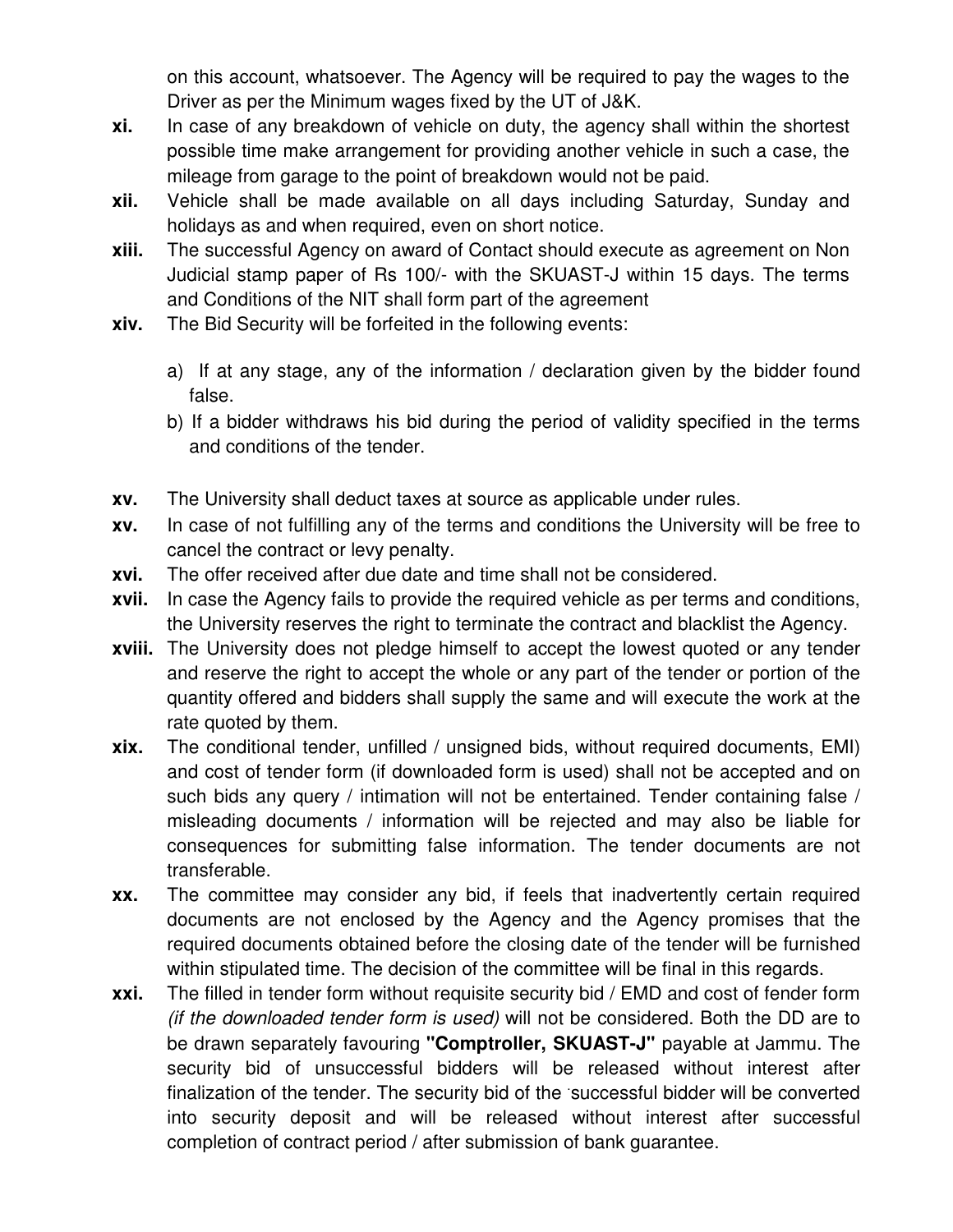- **xxii.** In case the successful bidder declines the offer of contract, for whatsoever reason(s), his EMD-will be forfeited.
- **xxiii.** Bidder should have preferably minimum three years of experience in providing of vehicles to Govt. / PSUs / reputed organisation. A certified copy of the same should be attached with the technical bid.
- **xxiv.** No advance payment will be considered. The payment will be released on monthly basis by SKUAST-J to the Agency on production of bills.
- **xxv.** The University reserves all the rights to reject or accept any tender without assigning any reason or cancel or withdraw the tender notice in part or full. The University reserves the right to accept or reject any bid, and to cancel the bidding process and reject all bids at any time, without thereby incurring any liability to the affected bidder or bidders of the ground for such action.
- **xxvi.** Late submission of tenders shall not be accepted. If the tenders are sent by post / courier, it should be ensured that cover should be intact at the time of reaching destination without any damage or loss. The University is not responsible for any delay on account of postal / courier services.
- **xxvii.** The bidder shall sign and stamp each page of this tender document and all other enclosures appended to it as a token of having read and understood the terms and conditions contained therein and submit the same along with the bid. The bidder would fill up the information in the Annexure enclosed at the end of . this document in clear and legible terms. Annexure shall also have to be signed and stamped by the bidder or its authorized signatory.
- **xxviii.** The short listed tender along with the documents will be submitted to the competent authority and upon approval; the successful bidders will be placed with order.
- **xxix.** The University can hire the vehicles from the Govt. organisation / other Agency etc i.e. JKSRTC, if required.
- **xxx.** The vehicle has to be provided in time, in case of delay and the University is not satisfied with the stated reason, the University reserves the right to impose the penalty of Rs. 500/- per day, may hire vehicle from other on the cost of the Agency.
- **xxxi.** In case of any dispute, Jammu will be the jurisdiction and the Registrar, SKUAST-Jammu shall decide the issue and his decision will be final and shall be the binding on both the parties.
- **xxxii.** In case of any disagreement or dispute between the first party (i.e. SKUAST-Jammu) and the second party (i.e. agency) arising out of or due to the terms and conditions of contact agreement the jurisdiction shall be Jammu Courts only for any dispute.

 **Sd/-** 

**Comp troller SKUAST- Jammu,** 

No.AUJ/Compt./21-22/NIT/3779-80 Dated: 25.02.2022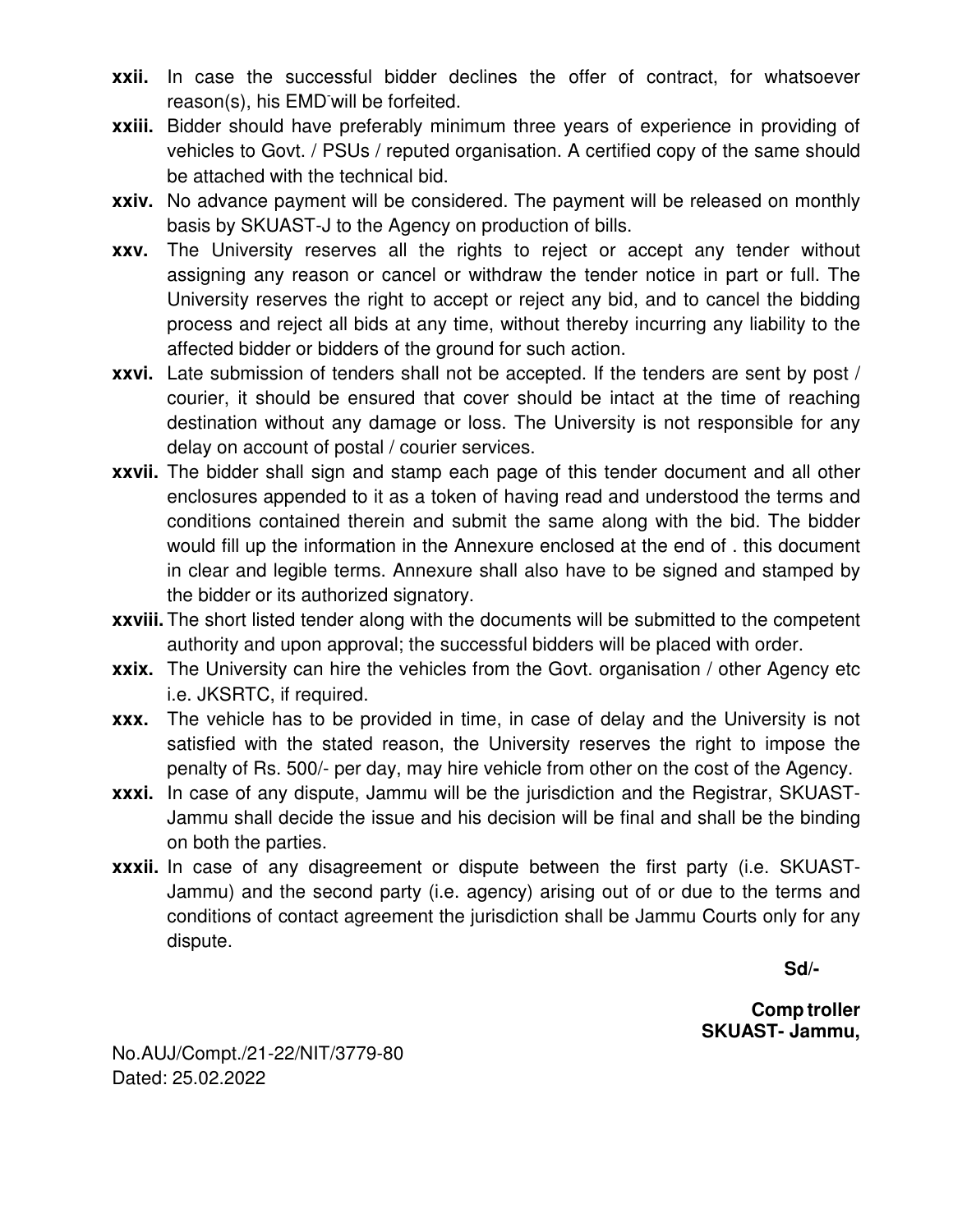### **Technical Bid**

The required information is to be filled by the Agency and to submit to SKUAST-Jammu along with technical bid.

| <b>S. No.</b>  | <b>Particulars</b>                                                                                                                                                                                                                 | <b>Details</b>              | Appendix No.  <br>(attached in |
|----------------|------------------------------------------------------------------------------------------------------------------------------------------------------------------------------------------------------------------------------------|-----------------------------|--------------------------------|
|                |                                                                                                                                                                                                                                    | (if yes, furnish<br>number) | bid)                           |
| 1.             | Name of the Firm / Agency:                                                                                                                                                                                                         | M/s.                        |                                |
| $\overline{2}$ | Address:                                                                                                                                                                                                                           |                             |                                |
| $\overline{3}$ | Office:<br>a)                                                                                                                                                                                                                      |                             |                                |
|                | <b>Authorized Service provider</b><br>b)                                                                                                                                                                                           |                             |                                |
|                | Telephone / Mobile No. / E-mail address                                                                                                                                                                                            |                             |                                |
| 4              | Name of the Proprietor / Partner / Director:                                                                                                                                                                                       |                             |                                |
| $\overline{5}$ | Documentary Proof of:                                                                                                                                                                                                              |                             |                                |
| $\overline{6}$ | Proof of valid registration No. of the<br>a)                                                                                                                                                                                       | Yes / No                    |                                |
|                | Proof of average Annual Turnover<br>$\overline{b)}$<br>supported by audited Balance Sheet of last                                                                                                                                  | Yes / No                    |                                |
|                | TIN / PAN No.<br>C)                                                                                                                                                                                                                | Yes/No                      |                                |
|                | Service Tax clearance certificate for the<br>d)<br>period ending 31.03.2020                                                                                                                                                        | Yes / No                    |                                |
|                | e)<br>Proof of three years experience                                                                                                                                                                                              | Yes /No                     |                                |
|                | List Of vehicles along with copy of their RC /<br>$f$ )<br>fitness and permit owned by the contractor.                                                                                                                             | Yes/No                      |                                |
|                | An undertaking on firm's letter head that the<br>g)<br>agency has not been blacklisted by any Dept. /<br>Organizations of the Govt. of India / Govt. of<br>J&K and no criminal case is pending against the<br>said Agency / agency | Yes / No                    |                                |
|                | Earnest Money deposit details                                                                                                                                                                                                      |                             |                                |
| 7              | a) Amount of Earnest money                                                                                                                                                                                                         | Rs. 20,000/-                |                                |
|                | b) Name of the Drawer and Drawer Bank                                                                                                                                                                                              |                             |                                |
|                | c) No. and Date of the Bank Draft                                                                                                                                                                                                  |                             |                                |
|                | Cost a Tender documents of Rs. 1,000/- (non-<br>refundable through DD), in case the tender<br>documents is downloaded from the website                                                                                             |                             |                                |
| 8              | Type of vehicles quoted (Cars / buses)                                                                                                                                                                                             |                             |                                |

- 1. The information / documents furnished along with the above application are true and authentic to the best of my knowledge and belief I / We, am  $\frac{1}{4}$  are well aware of the fact that furnishing of any false information / fabricated document would lead to rejection of my tender at any stage - besides liabilities towards prosecution under appropriate law.
- 2. I have carefully read and understood all the terms and conditions of the tender and hereby convey my acceptance of the same.

**Signature with date & seal of the Tenderer/Agency**